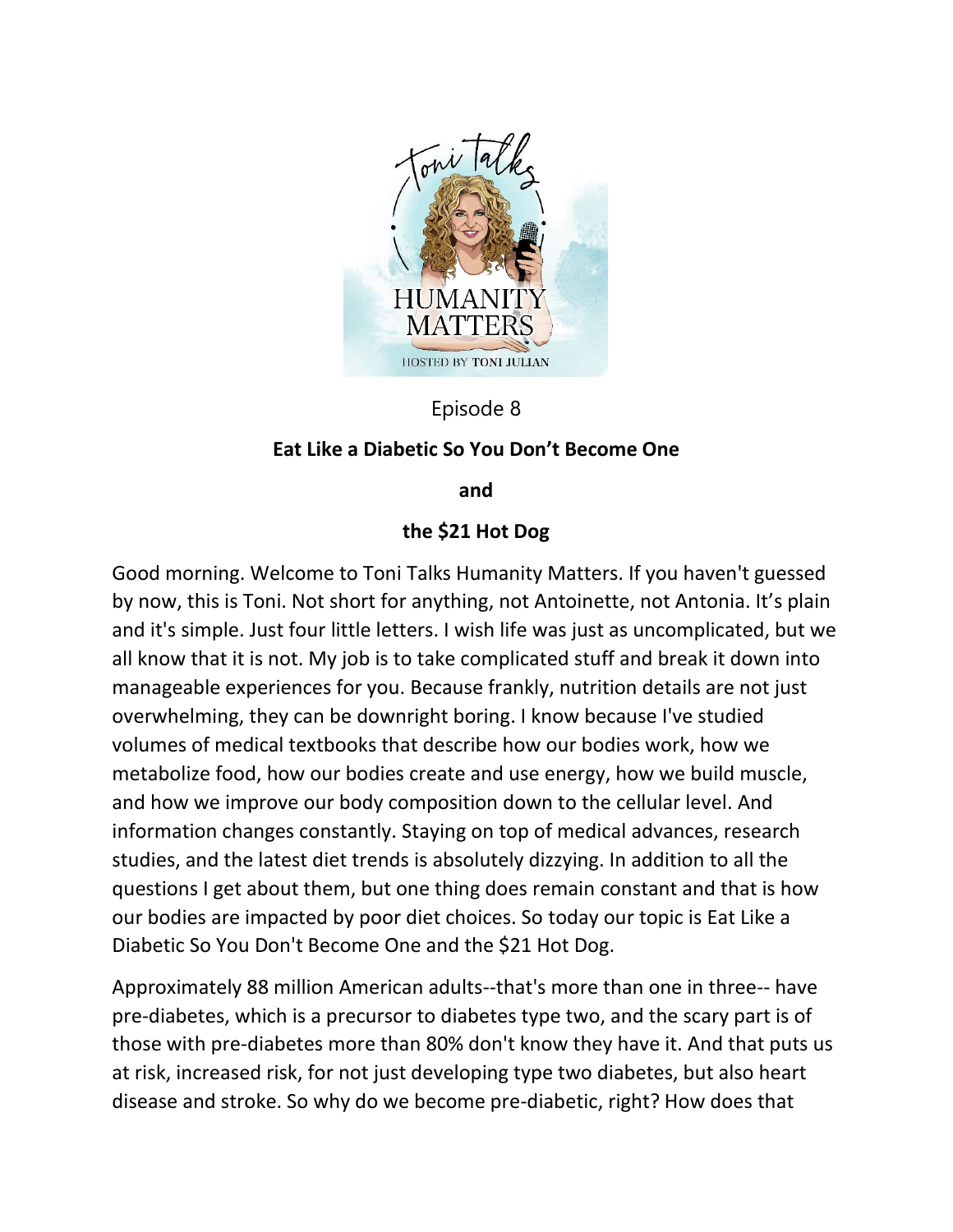happen? Well, it's mostly because of our diet choices. But of course, there are other types of influences involved as far as our exercise and our sleep, our fitness, heredity, that kind of thing. However, most of us can become pre-diabetic and we can avoid it through nutritional changes.

Essentially what I'm saying is we need to combine our foods and eat like a diabetic so that we can balance our blood sugars. That is totally within our control. And the number one thing that we can do is literally cut the crap out of our diet, we are abusing our bodies, I really believe that every time that we eat overly processed foods, and we're not getting the nutrition we need, every time we drink a coke or a soda, whatever the brand it is, it doesn't matter. All that sugar impacts our bodies. We drink way too much wine at a time. We grab an apple and a bagel, right? So just eating pure carbohydrates. It forces our bodies into the situation where it's just working way, way too hard to try to balance out and we are abusing our bodies. I will say that again. I really believe it's a form of, of self-abuse when we're not taking care of ourselves like the way that we should be. And we all do it, but it's really the degree. We don't have to eat perfectly all the time. But if we have diets where we're subsisting on just like grab and go; grab a bagel, grab whatever is convenient rather than really thinking through what it is that your body needs.

We're putting ourselves at risk for spiking our blood sugar. And so that could be like I said, really simple carbohydrate and carbohydrates I think get a bad rap because they're not all bad, at all. Certainly, fruits and vegetables are carbohydrates. Very good for you. Whole grains, very good for you. Right? It's when we strip things down. We eat white bread and or sourdough bread instead of whole grains, those kinds of things. So, the way our bodies work is that when we are bombarding our bodies with this crap food, I don't even call it food. It's really not. It's this manufactured, overly processed, sugary, you know, pure, stripped carbohydrate type of food is that our pancreas--we are forcing our pancreas to work overtime.

So, our pancreas is responsible for creating two hormones. And those two hormones are designed to balance our bodies like we, we are designed to be in balance. It's only when we push these limits that our bodies retaliate and rebel and say, I'm going to get sick, I'm going to get disease.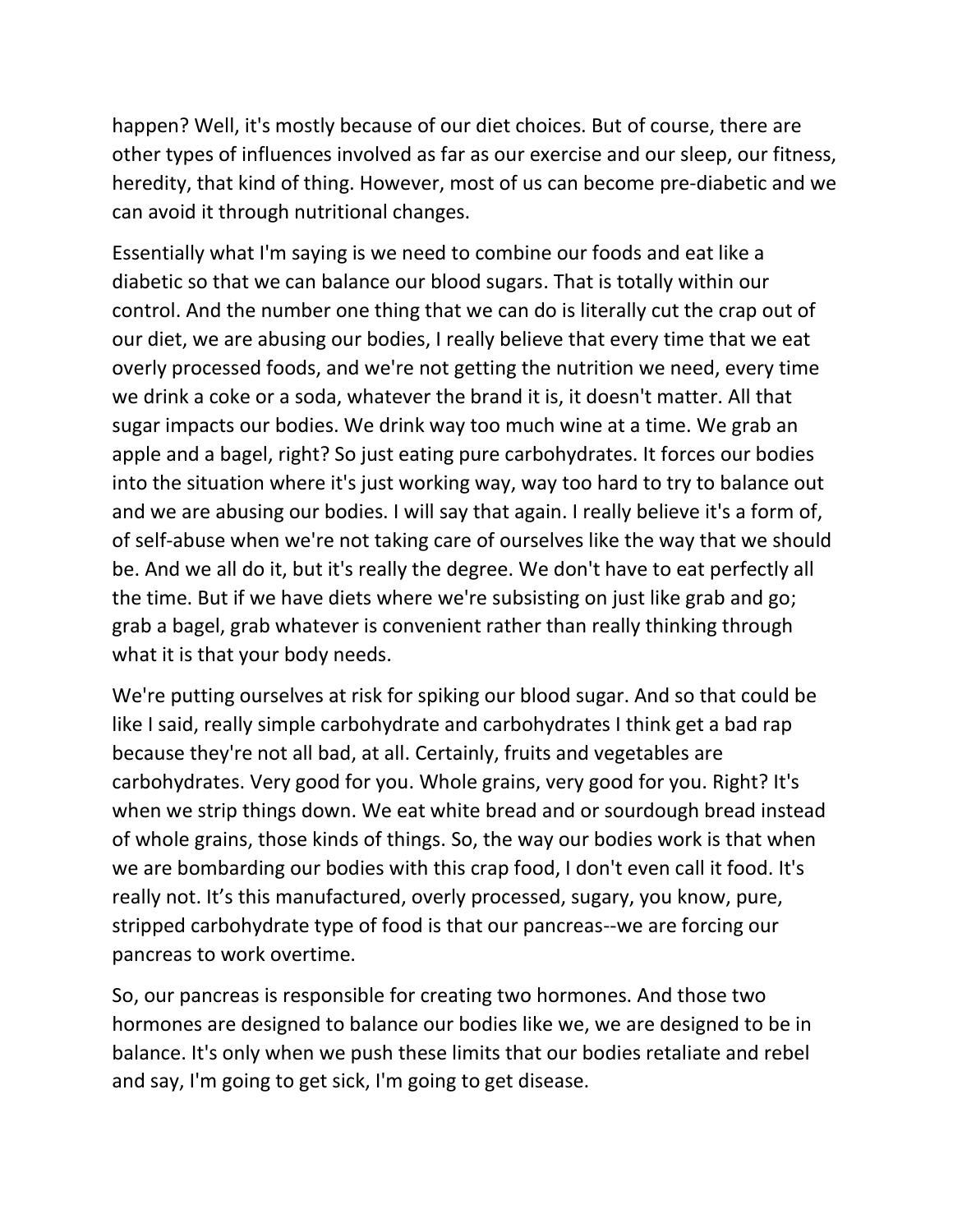All right, so these two hormones that our pancreas makes one is insulin--that I know you've heard of-- the other one you may or may not have heard of, and that's called glucagon. And these two hormones, if you can imagine just kind of like being in a river in a little boat, and you're going down this stream or this river, and on one side, you've got insulin, and on the other side, you've got glucagon. And both of the responsibilities of these hormones are to keep you in the middle of this of this river. As you're going down this river. Pretend that you just ate something badly for you say had a bagel and you're going to go a little bit off to the right, your blood sugar is going to go too high, and insulin will kick in. It says "Nope, nope, nope!" You know, insulin, your glucose, you're too high, we're going to try to push you down into the center of the river again, what that insulin is going to do, it's going to take those sugar or glucose molecules that are coursing through your veins that are causing inflammation and damage and it's going to store them as fat. And what happens though, is when you do that too much, your insulin is always kicking in, and eventually it takes more insulin to do that same job that it did the last time you ate that bagel, right? So, some people become insulin resistant, it takes more insulin to do that same job.

On the flip side, if you go long at like long hours and hours and hours between meals, you do that consistently. You don't eat till way late in the day and your blood sugar is low and it's staying low, then that means that your glucagon is having to work hard and work overtime. What happens typically, though, is that we're not always starving ourselves. We typically are over eating the wrong foods that is causing this spike in our glucose and the spike in our insulin as a response to that overabundance of glucose that we're taking in.

So, we are forcing these two hormones to keep us in the center of the stream, right? So you go to the right, too much sugar, insulin kicks in kicks you back into the center of the stream, you wait too long in between meals, you start to hit the left bank, and glucagon kicks in and tries to keep you in the center.

Now there is a sweet spot, there is an ideal range of where our blood sugar should be if we were to measure it, and that is between 80 to 120 milligrams per deciliter. So, if you had your blood drawn and say you were doing whether you're fasting or not, we ideally want our blood sugar to be in that range. And what happens is that when we go too long between meals and our blood sugar drops--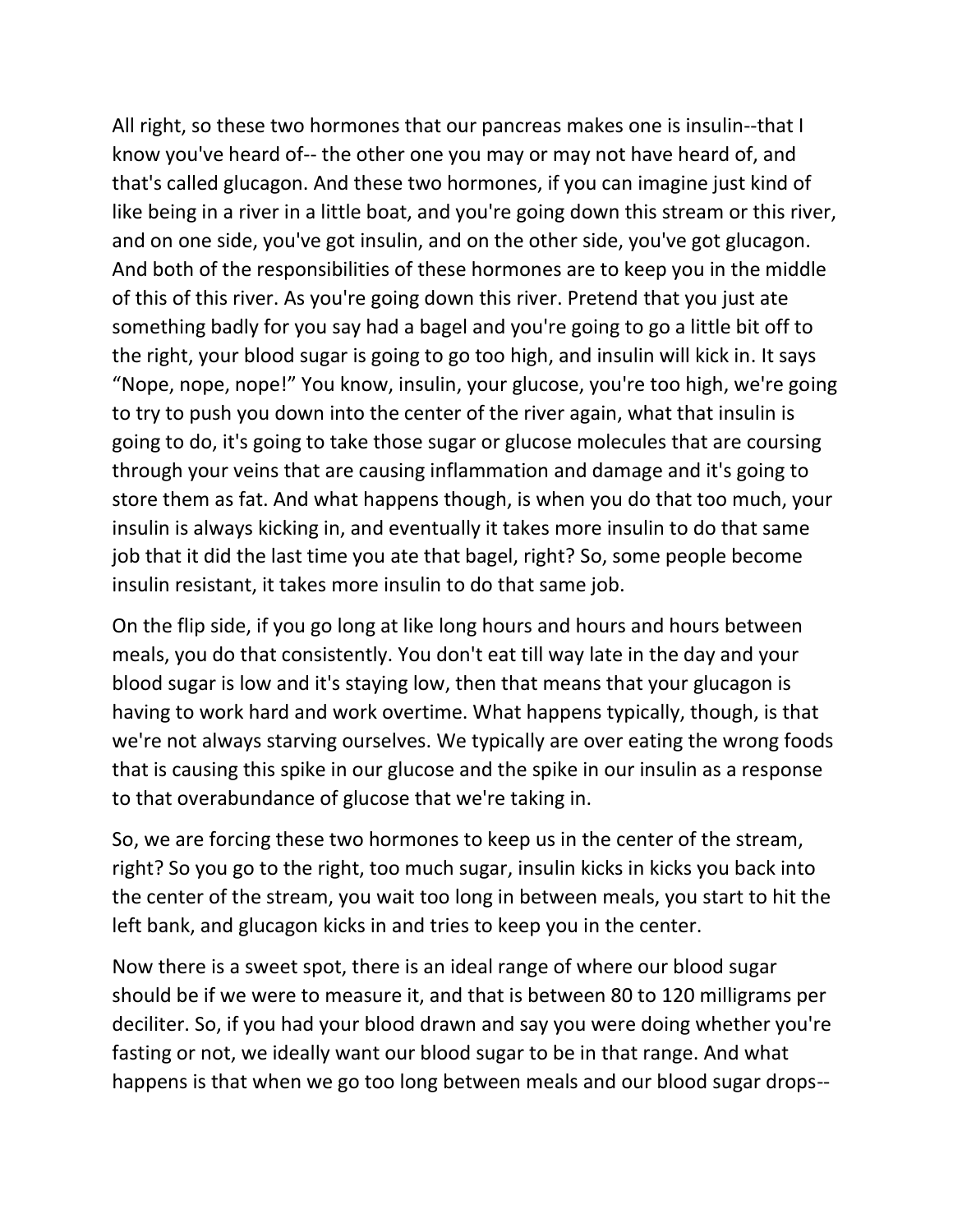so say that's first thing in the morning fasting. First thing in the morning our blood sugar is definitely low as it should be, we haven't eaten anything for 8, 10, 12 hours. But then we eat something that maybe is not good for us, and that our blood sugar will spike, right. So, what we want to do, though, we want to keep it in between 80 and 120 mg/dL, all day long. And there are ways that we can do that, that I will get to in just a little bit.

But first, I'd like to talk about a test. How do you know if you are pre-diabetic? And there are many simple tests available through your physician, of course, one is just a simple blood test. It's and it measures A1C. So that is a fasting blood sugar level, which is between 100 to 125 milligrams per deciliter. And that is considered pre-diabetes when you are when you fall within that range. And sometimes that is also called impaired fasting glucose, and then a fasting blood sugar level of 126 milligrams per deciliter or above indicates type two diabetes. And it's not that if you go into the pre-diabetic mode, you can't change that. It's likely that you can if you really take control over your diet, it is not too late if you fall into that prediabetic category already.

The bottom line here is we need to be kind to our pancreas. So how do we do that? And one thing that I can recommend when I say eat like a diabetic, so you don't become one is just eat small meals that are balanced in macronutrients and macronutrients. When I say that I'm referring to lean proteins, complex carbohydrates, and healthy fats. And then also I would minimize any carbohydrate that is unhealthy for you, like white rice, anything that's been stripped of the fiber, also any sugars, alcohol, that kind of thing.

So, I'd like to talk about the glycemic index that we've all heard of, you know, if sugar is considered to be 100 on a scale of zero to 100 being the highest on the glycemic index, it's kind of like a benchmark. And then everything like bananas are kind of up there and fruits, things like that have higher glycemic index, but they are still healthy for you. And that's the thing I'd like to share with you is because just because something has a high glycemic index does not mean it's not good for you. It really depends. So, the food quality is very important, but then how we combine it with other foods is equally important. The concept of glycemic loading is really important. Say for example, you're hungry and you eat an apple and that is just a pure carbohydrate, but it is good for you. It is loaded with fiber and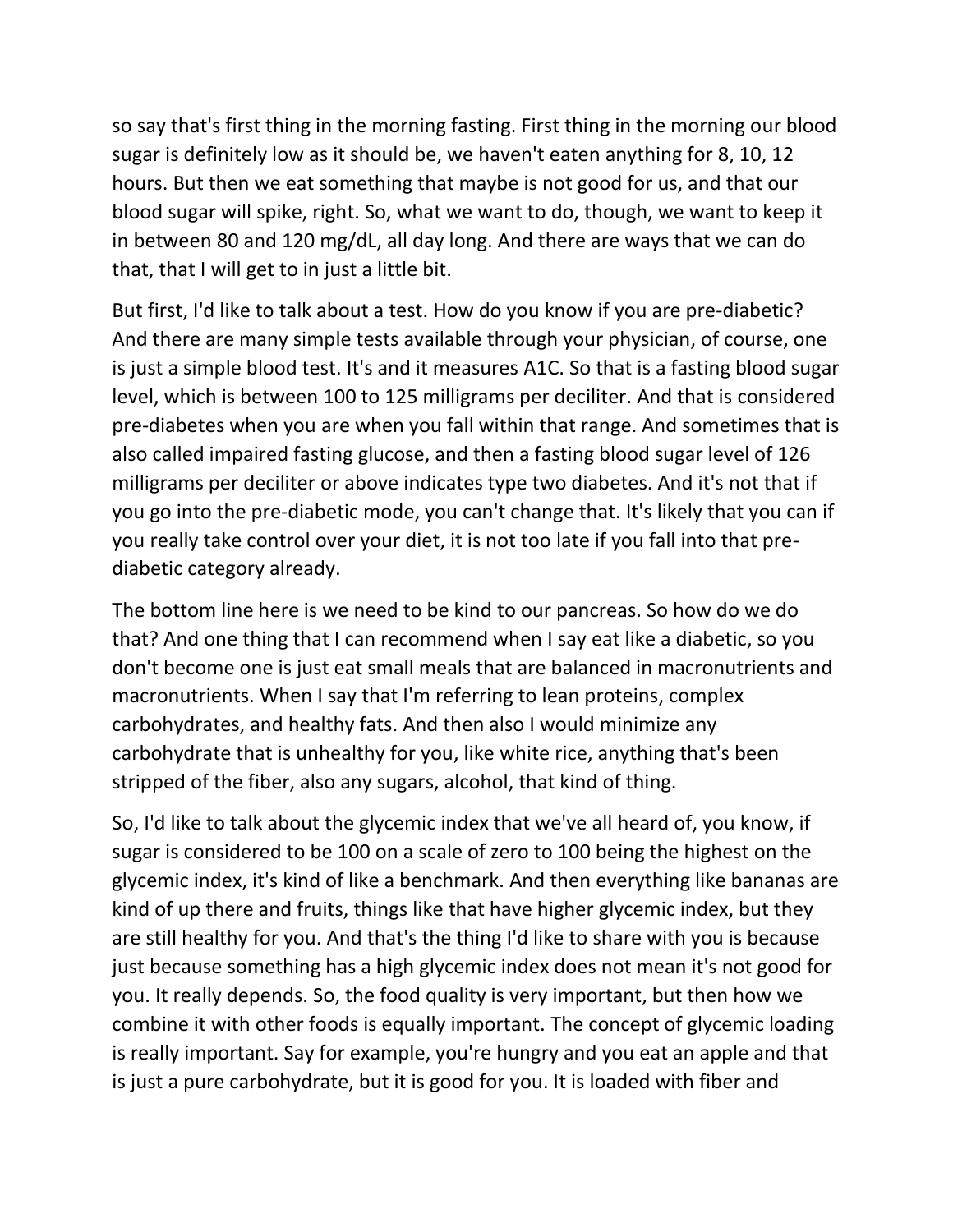vitamins, and you eat that apple but your body breaks it down pretty quickly, because it is just a carbohydrate. Not only in this situation does your blood sugar spike and insulin kicks in, but unfortunately, you're also hungry in an hour because you just didn't combine your foods, right?

The concept of glycemic load has to do with combining your foods, the right quality foods in the right combinations so you stay fuller longer and you regulate your blood sugar. And frankly, I have practiced this for over 10 years. And my blood sugar is so even and it makes me feel so good. I don't have the highs anymore. I don't have the lows anymore. I'm just my body is just regulated. So, I'm being as kind to my pancreas as I possibly can.

Here's an example for you. You take that same apple, and then you add say 10 almonds to it which are your healthy fats. So you've started out with your complex carbohydrate, which is the apple you add, say 10 almonds, which is your healthy fat and has a little bit of protein in it, but I really would put it more in the healthy fat category, and then we're going to add to it some lean protein. I'm just going to use my imagination and say okay, we're going to add two egg whites. So here we have your lean protein, which is the egg white, the complex carbohydrate, which is the apple and the healthy fat, which are your almonds, right? So you've taken a meal and instead of just eating the carbohydrate, you have balanced out your blood sugar because this is going to take longer to metabolize. Because you have balanced everything properly. You've combined the right macronutrients into more of a meal and I like to look at meals rather than snacks. A snack to me is you eat one or two things in a very, very small proportion. And a meal is when you are combining these foods so that you not only is it balanced from a nutrient standpoint, but it's also macronutrient balanced for your blood sugar. And here you are being kind to your pancreas.

And I will share with you now, how I balanced my meals I beat I make this special practice, regardless of whether I'm eating at home, or maybe at those rare occasions when I'm at a restaurant, which is like never lately, because we've been sheltering in place, can't say that I miss them. I have to say that I am loving my home cooking and my control over the quality of foods that I'm eating way more than dining out at a restaurant. So I think that's a great thing.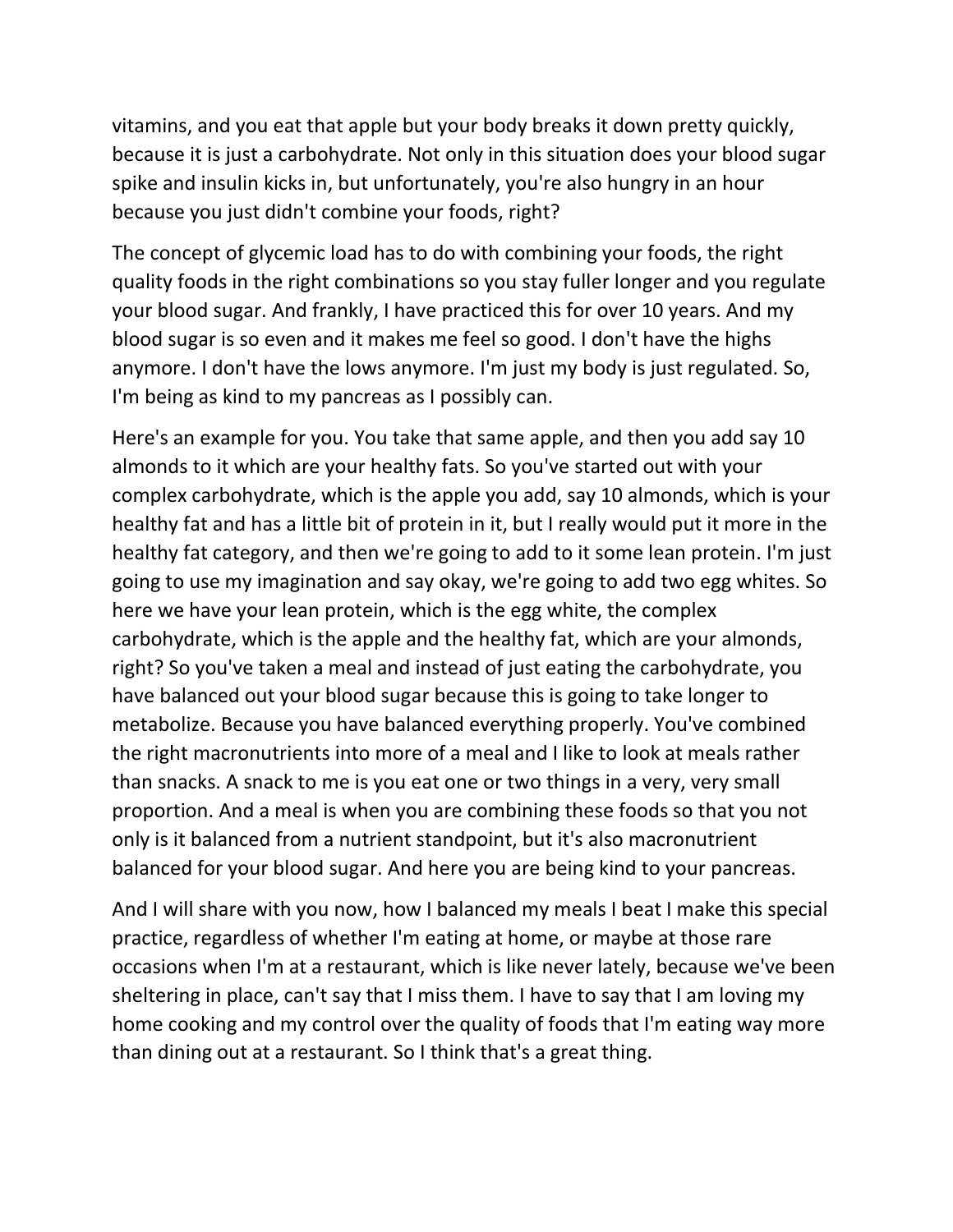Here's how to balance your macros. This is what I do from a nutritional standpoint, is I start with a lean protein. All right, so that could be anything from some egg whites or chicken breast, pork tenderloin, tilapia, so any kind of like fish, white fish, lean ground turkey, and those kinds of foods. And you add a complex carbohydrate and complex carbohydrates with the things like fruits and vegetables, some of your starchy vegetables like yams and sweet potatoes.

You could do quinoa, brown rice and those sorts of things as well as all of your fruits and vegetables. And then you can add healthy fats and healthy fats would include things like avocado, which are amazing. I love avocados, they are so high in fiber, and healthy fat high in Omega-3's, so they're really good for you too. You could also have olive oil or walnuts, almonds, those kinds of foods also fit into your healthy fat category.

And what I like to do is I have a 3-2-1 approach, which is pretty easy to remember, if you ca, count backwards from three, we can all do that! Right. So what I like to do is I start with my lean protein, and this is the ratio for you. If you're say a 140 pound woman, this would work for you. If you're a 200 pound guy, you're gonna want to double it. Okay, so 3-2-1. So, you we start with our lean protein and I do about three ounces and then I add two cups of vegetables, or complex carbohydrates. And those could include vegetables, which are about 50 calories per cup, or it could be whole grains. So maybe I'll do one and a half cups of some green vegetable, or maybe one cup of broccoli and a half cup of sweet potato, and then a half cup of brown rice or quinoa.

I will blend it so that I get a combination in variety and colors. And with the grains they are four times more calorie dense than vegetables. So, I do think that they're very important and very healthy for people. But I also think that smaller quantities are better for us when it comes to looking at trying to get as much nutrition into our meals and into our bodies as we can. Then the one part the 3-2- 1, the one in that 3-2-1, is one tablespoon of healthy fat. So that could be perhaps a quarter or an eighth of an avocado. It could be the olive oils to top it off. So here we have this beautiful blend of our lean protein, our complex carbohydrates and our healthy fats.

And when you eat this way, your blood sugar will balance, you will stay full for hours and hours and hours. And your body will just feel good. You won't be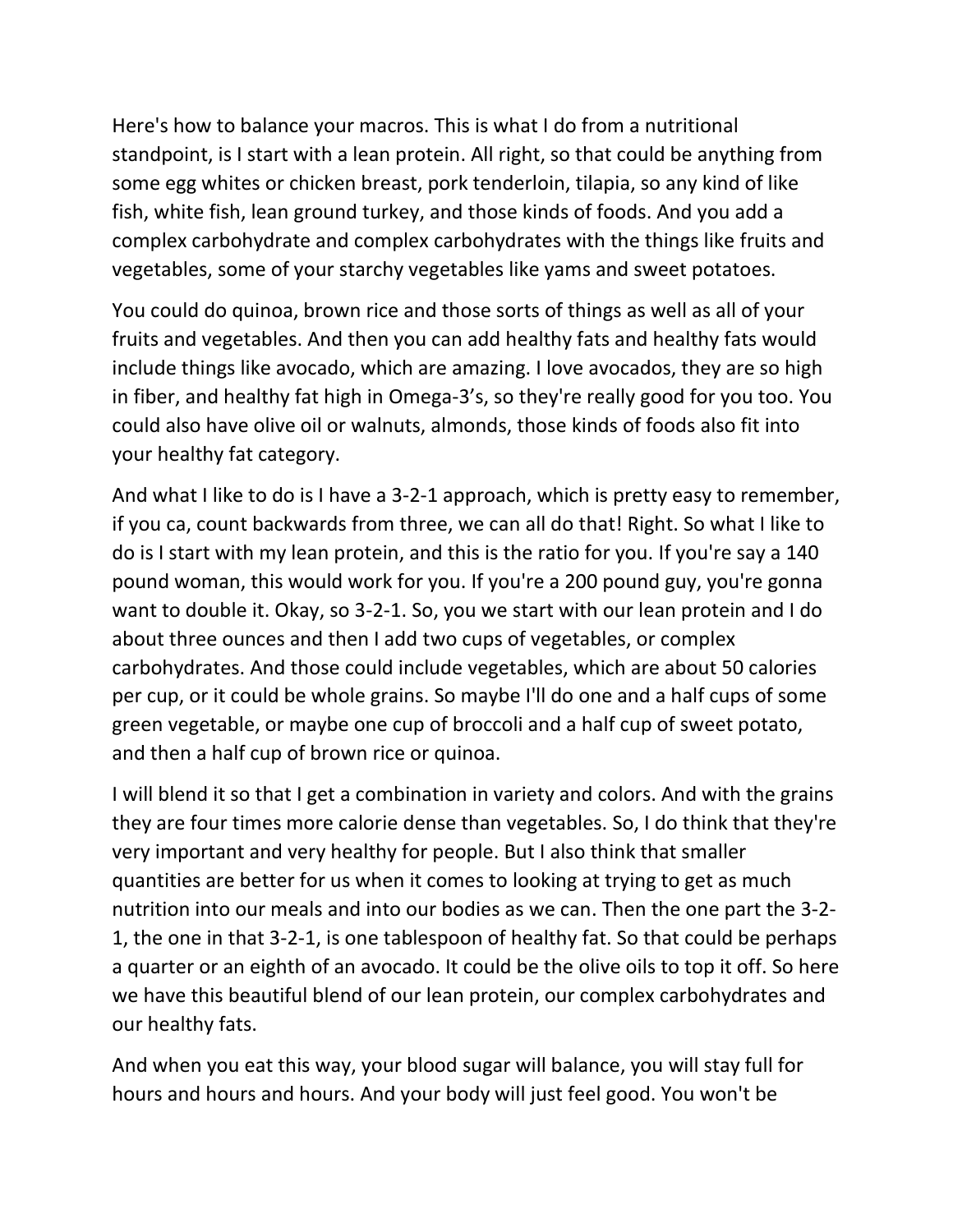grazing, you won't be you won't have the highs, you won't have the lows. You won't get that three o'clock in the afternoon, drowsy, lethargic, you know, I want to take a nap sort of feeling when you're balancing out your macros, and you're getting the calories that you need, and the nutrition that you need to get through your day.

So, what are the ways we can spike it? We can do the opposite. We can do things like eat one apple, we can eat processed food, white products, and just that so say you had a Twinkie or something like that. I don't know what do kids eat these days that are not good for us? A bagel, cookies, sugar, anything like that.

Now let's talk about why we get into these situations to begin with why we're eating processed foods, why we are making substandard food choices when we ideally, we know I mean, we all know what to do. And I'm guilty of this too sometimes I don't always eat exactly the way that I know I should be eating. And the bottom line is, you know, I guess lack of planning is one thing. But sometimes when we are not eating the way that we should, our body wants to compensate for it, right? When our blood sugar is low, we tend to want to self-medicate and eat those things that we know that our bodies know intuitively will metabolize really quickly. It's just like when people that have really low blood sugar, they'll just need to eat something sweet immediately because they know it'll bring it back up to where they need to be because at some level, our bodies can also be in danger. And when our blood sugar is too low, we will eat almost anything as long as it helps us maintain that blood sugar and bring that blood sugar back up again. Now I know what our blood sugar is low that it forces us to do things or eat foods that are self-medicating that will help bring our blood sugar up as soon as possible.

Have you ever paid \$21 for a hot dog? I know that sounds crazy, but a long time ago-- it was in 1986 to be exact--I paid \$9 for a hot dog, which is equivalent to about \$21 today. Now why would I do that? Was I out of my mind? Do I have more money than I have time? No. But I was 28 years old. And I was absolutely famished. My blood sugar was so low. And my husband and I were on this very low budget cruise. It was a Carnival Cruise. It was what we could afford at the time. And we were dropped off for the day at this beautiful island called Martinique or Barbados. And we walked around for hours and hours and my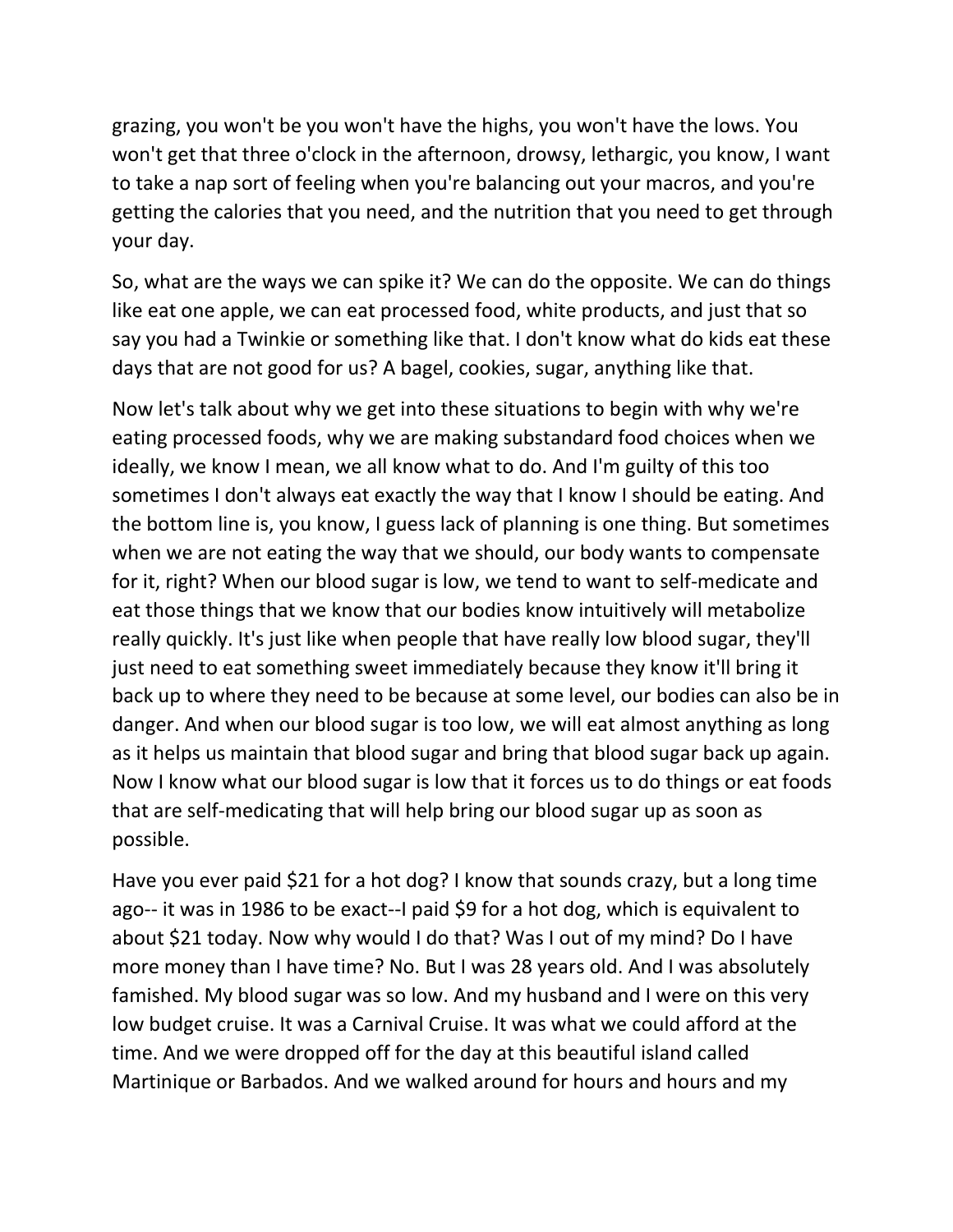blood sugar was dropping by the minute. It was hot and we had no water and there wasn't a restaurant or grocery store or anything in sight.

We're walking with this other couple that I didn't really know. And finally, I spotted someplace where they were selling food, it was just this little shack. And I just knew that I would just eat anything at that point because my blood sugar was so low. I just and I couldn't even stand hot dogs at all, but that's what they had. So the guy in the shack had me over a barrel and he knew it. He saw me coming from about a mile away literally because the reason I was so hungry is that I was about seven months pregnant. This story illustrates the nature of just how our bodies work. You know, my body was trying to protect this little baby and super low on calories. And on this cruise ship, I actually a pregnant woman I actually lost five pounds in about nine days being on this cruise ship because they didn't have these huge smorgasbords and buffets and things like that that they had in their brochures. It was only at midnight, the night before we disembarked to head back home that they actually had this beautiful buffet of available. And otherwise it was just you know; they'll give you a cheeseburger and I was lucky to get half of a slice of cheese on my cheeseburger. That's how skimpy it was back at that time. So no, I've never been on a cruise since then. And no, I have never been on Carnival again. It was just not a great experience.

And the other side of that is the, the captain drove the ship into the dock and it created this huge hole in the side of the ship that you could basically drive a car through. So, we were stranded on this island for quite some time while they were trying to make repairs so we could set out to see again.

So, this is just what our bodies do. Like we go into this mode of survival. When our blood sugar is low, our bodies just go on this high alert, and we just need food and then at that point in time, it's a little bit late to be able to make those really healthy food choices. So that survival mechanism just drives us to eat whatever we can. And you know how that is maybe you come home from work or you're out all day and you haven't had a chance to eat or maybe had something light and you're just starving. Are you going to go refrigerator and make yourself a big salad and grill some salmon and like make this amazing meal? Probably not, you'll probably go for the tortilla chips because that's what's available right now and your body needs something right now. That's a state that we put ourselves in,